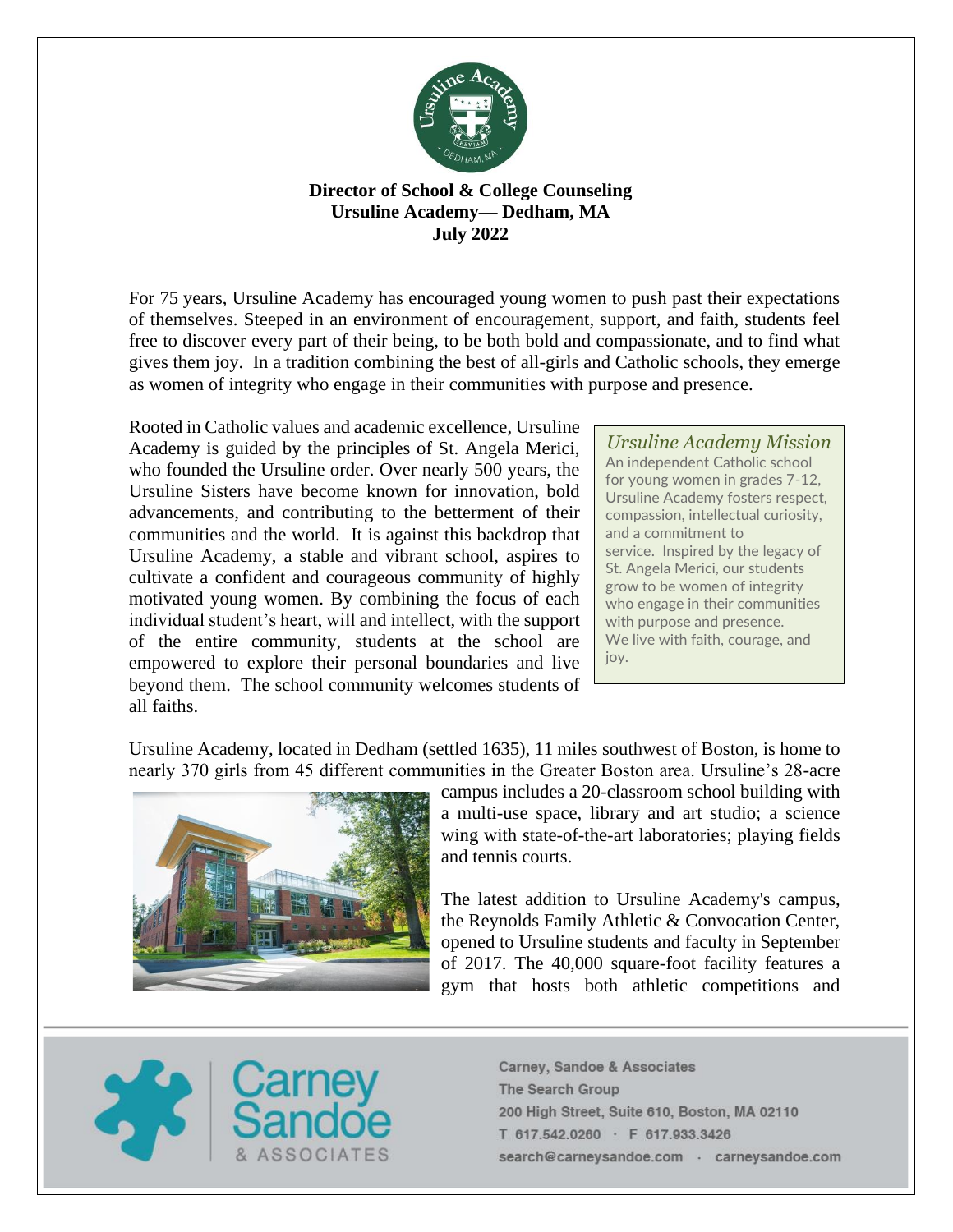community gatherings, an innovation space, three classrooms, a fitness center, a track, locker facilities, a student lounge, and meeting space.



Ursuline actively seeks faculty, families, and leadership who embrace and practice skills that reflect its core values of excellence, respect for the uniqueness of the individual, community and family, cultivation of leadership qualities, and the willingness to serve others. Faculty appreciate the mission driven nature of the school and the values embraced by the community.

Ursuline Academy is seeking a Director of School & College Counseling to oversee the personal and college counseling for students in grades 7-12. The Director of School & College Counseling will serve as an integral and valued member of the school's leadership team, advising on academic priorities, and participating in important school-wide strategy and decisions. S/he oversees a counselor for the middle school as well as a high school guidance and college counseling associate.

Ursuline Academy's school counselors help students examine their interests and abilities and chart paths toward personal and intellectual fulfillment. The goal of the School & College Counseling Department is to provide students with knowledge of adolescent growth and development, to



promote positive mental health, and to assist them in developing life skills. Counselors meet with all students in grades 7 through 12 throughout the academic year. The progress of each student is monitored closely in order to understand personal needs, interests, and goals.

## **Position Description**

A key member of the Administrative Team, the Director of School and College Counseling is responsible for management of both personal counseling for all students (grades 7-12) as well as college counseling; they will lead a staff that includes two additional counselors, one administrative assistant, and an external consulting school psychologist. Ursuline is currently developing its next round of strategic initiatives, and student mental health and wellbeing is emerging as an essential strategic priority. Thus, this individual will play a key role in shaping the critical programming that will best provide the foundation of student wellness and serve as a springboard for academic success. In this department's leadership role, this individual will be in frequent communication with students, parents, faculty, and administration.

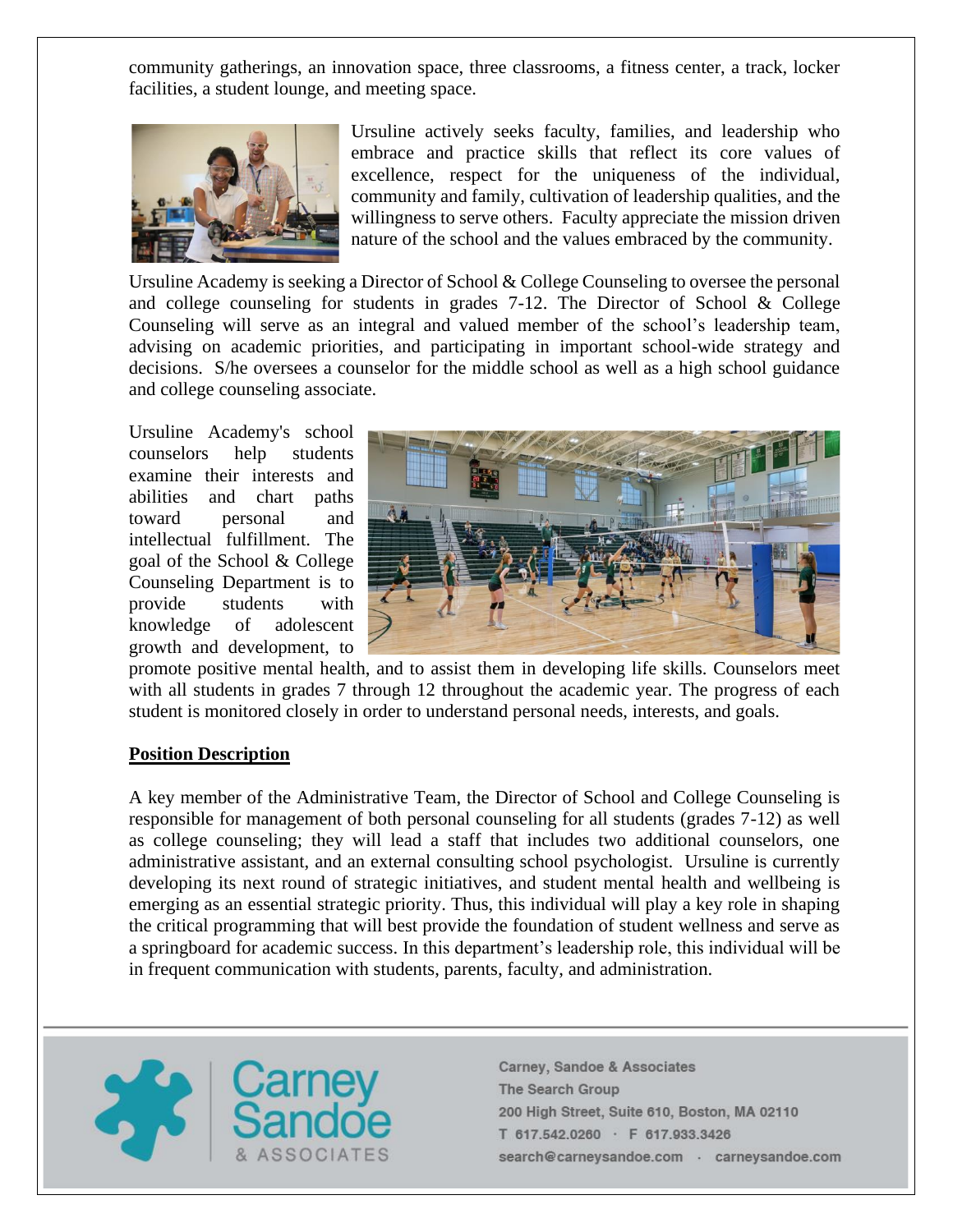Ursuline's model assigns a counselor to each student for their high school years; having developed a strong relationship with the student, this counselor is able to seamlessly support the student through the college admission process. The Director will work closely with an assigned group of students in grades 9-12, partnering with those in grades 11 and 12 as they work through the college search and develop their applications. This individual is expected to work collaboratively with administrators, faculty, campus ministry, and others, to



help connect the caring adults of our professional community in support of our students. In addition, Ursuline has an advisory program through which the Director will be assigned a group of 8-10 advisees.

In the area of college counseling, the Director is responsible for developing the college counseling curriculum including programs and events for students and parents at key grade levels. This individual is expected to be current on the evolving landscape within college admissions, collaborating with the school administration to adapt Ursuline's programs as needed. The Director is responsible for fostering strong relationships between Ursuline and college/university admissions personnel, ensuring that they have a comprehensive understanding of Ursuline's programs. The Director is also expected to actively participate in professional organizations and avail themselves of opportunities for professional development.

### **Qualifications**

Ursuline Academy seeks exceptional candidates for the position of Director of School and College Counseling. Ursuline seeks to hire and retain employees who are skilled in their field, involved participants in the school community, and are enthusiastically dedicated to carrying out the mission of the school. Flexibility, optimism, a collaborative and professional spirit, excellent communication skills, and a commitment to Catholic education are essential.

- Minimum seven, preferably 10 years relevant counseling experience
- Stellar interpersonal and communication skills
- Evidence of innovative thinking, program development, and willingness to tackle challenges head on
- Demonstrated leadership and supervisory ability
- Commitment to and clear understanding of diversity, equity, and belonging
- Minimum Bachelor's degree or higher from an accredited institution ideally in the area of social work, counseling, or psychology; advanced degree preferred

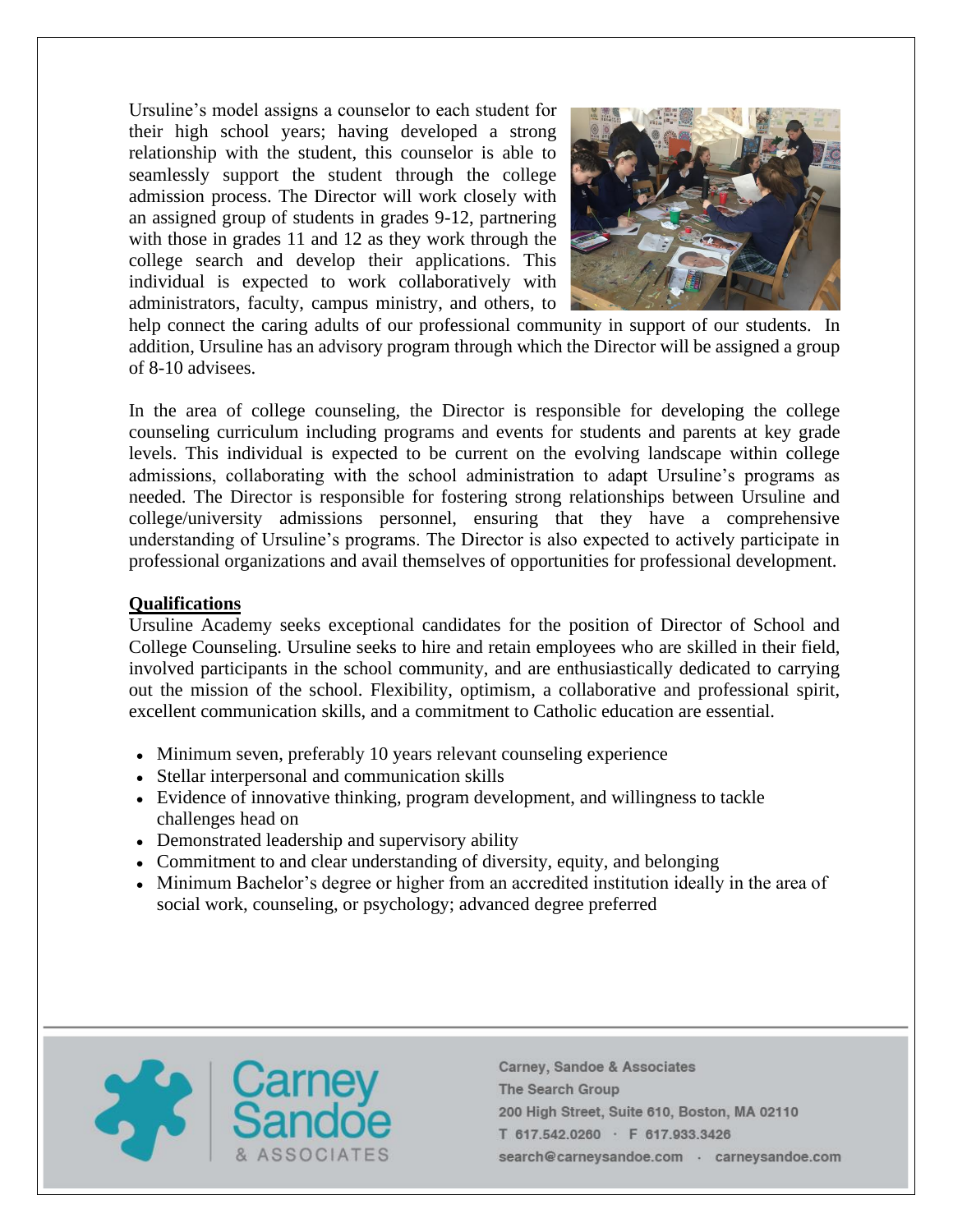

### **How to Apply**

Contact the consultant confidentially if you're considering applying. Applicants will ultimately need to send resume/CV, letter of intent, and later, a list of five references with contact information (references will not be contacted until the candidate is notified) to Ben Bolte, bbolte@carneysandoe.com. Please do not contact the school directly.